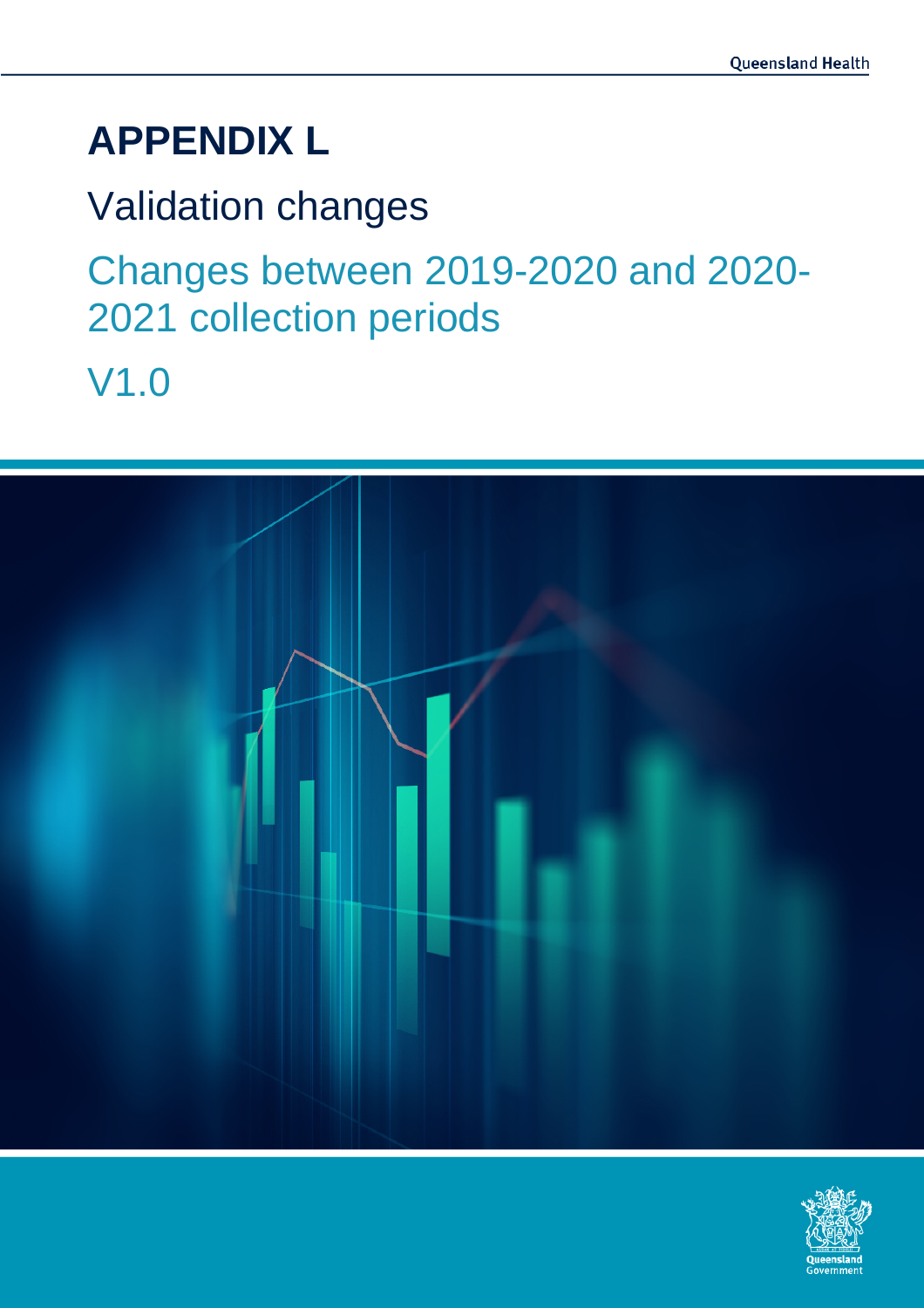#### **Appendix L Validation changes**

Published by the State of Queensland (Queensland Health), 2020



This document is licensed under a Creative Commons Attribution 3.0 Australia licence. To view a copy of this licence, visit creativecommons.org/licenses/by/3.0/au

© State of Queensland (Queensland Health) 2020

You are free to copy, communicate and adapt the work, as long as you attribute the State of Queensland (Queensland Health).

For more information contact: Statistical Services and Integration Unit, Statistical Services Branch, Department of Health, GPO Box 48, Brisbane QLD 4001, email QHIPSMAIL@health.qld.gov.au.

An electronic version of this document is available at <https://www.health.qld.gov.au/hsu/collections/qhapdc>

Disclaimer: The content presented in this publication is distributed by the Queensland Government as an information source only. The State of Queensland makes no statements, representations or warranties about the accuracy, completeness or reliability of any information contained in this publication. The State of Queensland disclaims all responsibility and all liability (including without limitation for liability in negligence) for all expenses, losses, damages and costs you might incur as a result of the information being inaccurate or incomplete in any way, and for any reason reliance was placed on such information.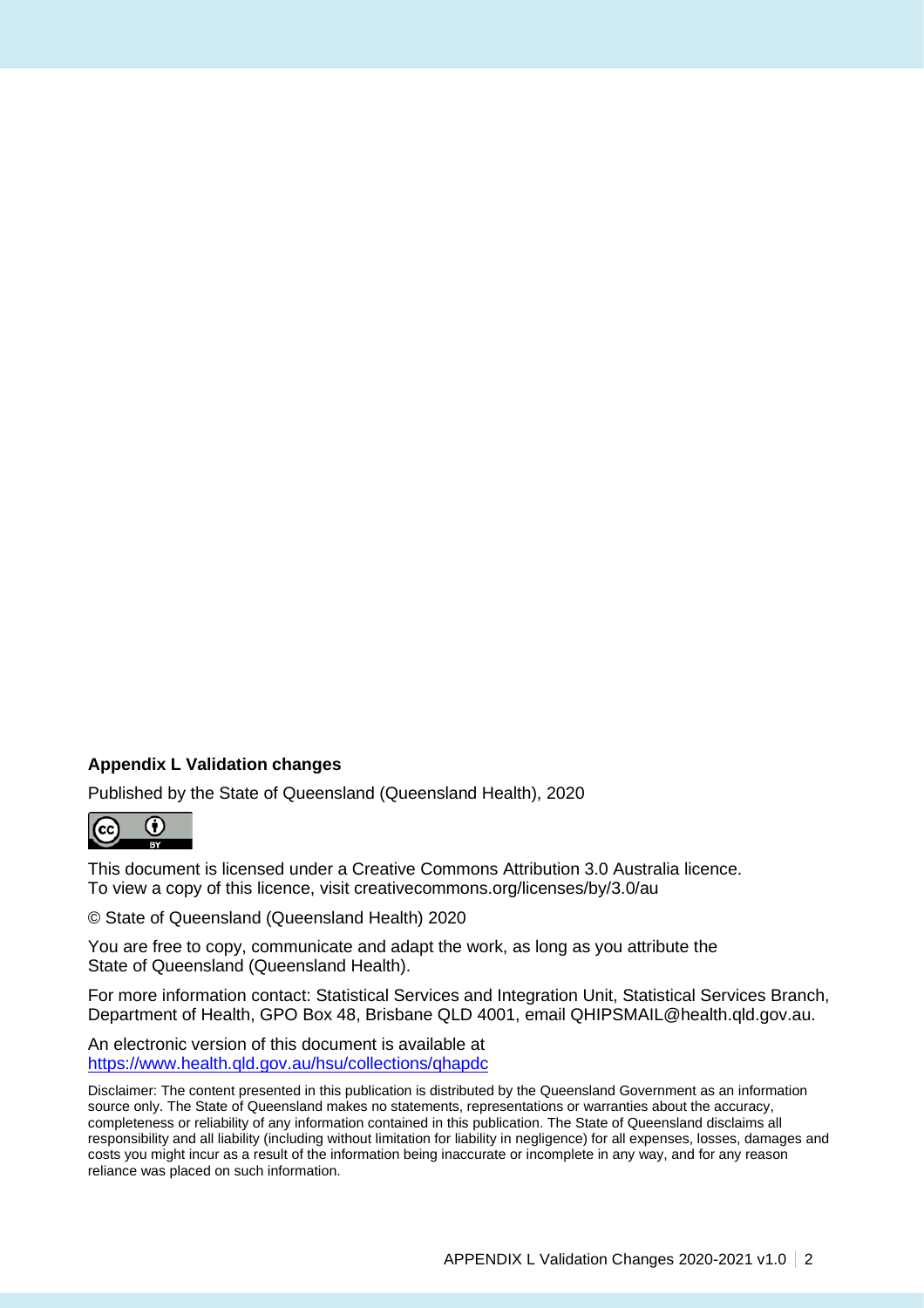## **Table of Contents**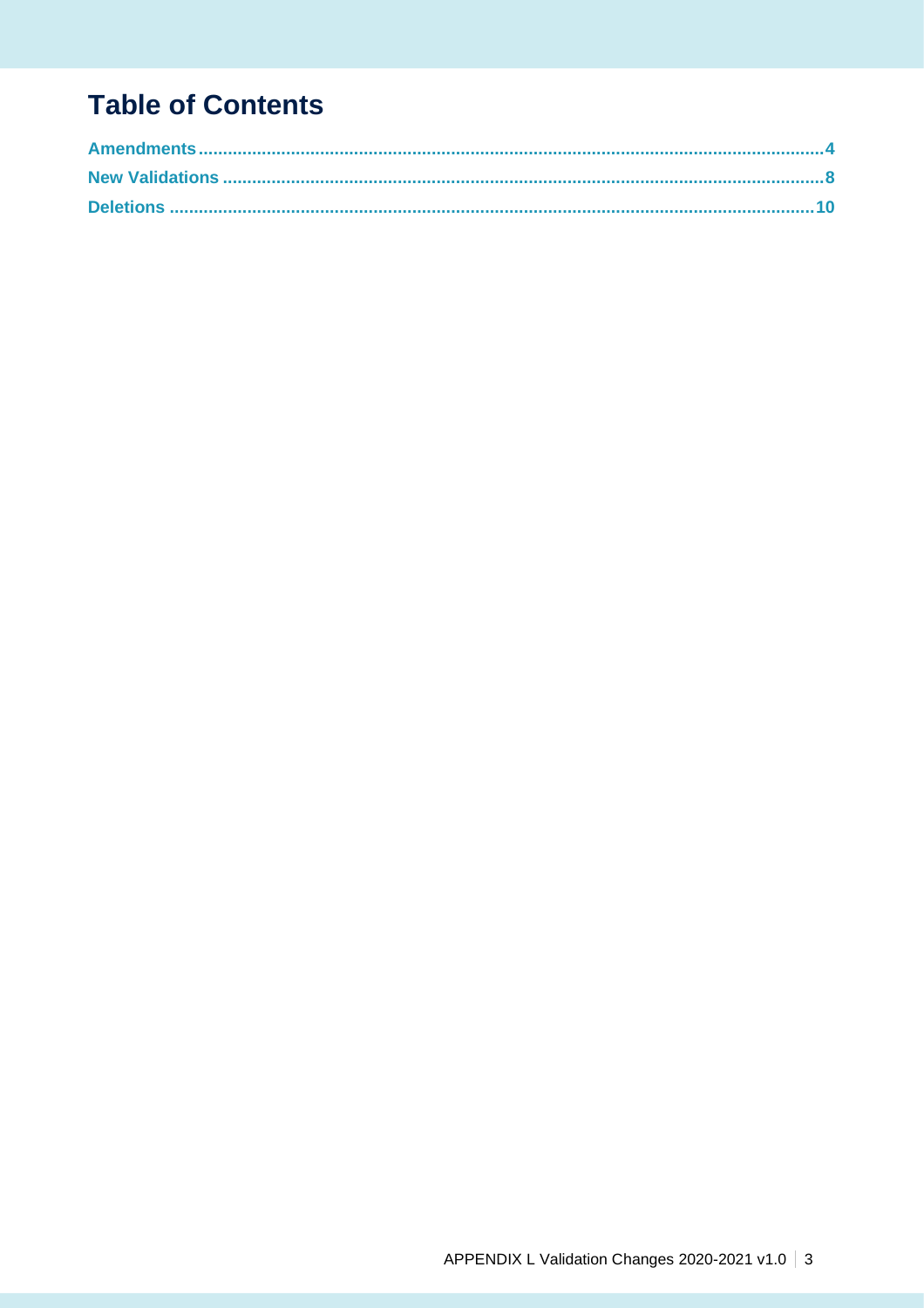### **Amendments**

| <b>Validation</b><br>Code | <b>Type</b>        | <b>Validation Description</b>                                                                                                                                                                                                                                                                                  | <b>Details of Change</b>                                                                                                                                                                                                                                                                                                                                                                     |
|---------------------------|--------------------|----------------------------------------------------------------------------------------------------------------------------------------------------------------------------------------------------------------------------------------------------------------------------------------------------------------|----------------------------------------------------------------------------------------------------------------------------------------------------------------------------------------------------------------------------------------------------------------------------------------------------------------------------------------------------------------------------------------------|
| <b>GEN H242</b>           | <b>FTL</b>         | Transferring to facility has been<br>reported, but Mode of separation<br>(discharge status) is not 12<br>Correctional facility, 16 Transferred<br>to another hospital, 21 Residential<br>aged care service, which is not the<br>usual place of residence, or 31<br>Residential mental health care<br>facility. | Mode of Separation code 21<br>(Residential aged care service, which is<br>not the usual place of residence) has<br>been added to generate this validation.<br>Mode of Separation code 15<br>(Residential aged care service) has<br>been removed as this code has been<br>end-dated as of 30 <sup>th</sup> June 2020.<br>Validation description has been updated<br>to reflect these changes. |
| <b>GEN H285</b>           | <b>WRN</b>         | This episode is a duplicate of an<br>episode already sent with patient ID<br> , episode ID  , facility unique ID   and<br>start date  . This episode has not<br>been loaded.                                                                                                                                   | Validation description has been updated<br>to include the episode ID.                                                                                                                                                                                                                                                                                                                        |
| NMDS H75                  | <b>FTL</b>         | The facility ID the patient was<br>transferred to is missing or invalid                                                                                                                                                                                                                                        | Adjustment of the validation to<br>incorporate changes to Mode of<br>Separation.<br>Hospitals are required to provide the<br>facility code the patient is transferred to<br>if the Mode of Separation is 12,16,21 or<br>31.<br>Mode of Separation code 15<br>(Residential aged care service) has<br>been removed as this code has been<br>end-date as of 30 <sup>th</sup> June 2020.         |
| <b>TID H859</b>           | FTL/<br><b>WRN</b> | Facility ID is   and Telehealth<br>provider ID is  . They must not be the<br>same.                                                                                                                                                                                                                             | Adjustment of the validation to<br>incorporate the new Telehealth Event<br>Type code 25 (Telehandover case<br>conference).<br>If the Facility ID and Telehealth Provider<br>ID are the same and the patient is a<br>HITH patient or Telehealth Event Type<br>is a Telehandover case conference,<br>then generate a WARNING validation.                                                       |
| <b>TID H854</b>           | <b>FTL</b>         | Telehealth Event ID   is missing or<br>invalid.                                                                                                                                                                                                                                                                | Adjustment of the validation to<br>incorporate the new Telehealth Event<br>Type code 25 (Telehandover case                                                                                                                                                                                                                                                                                   |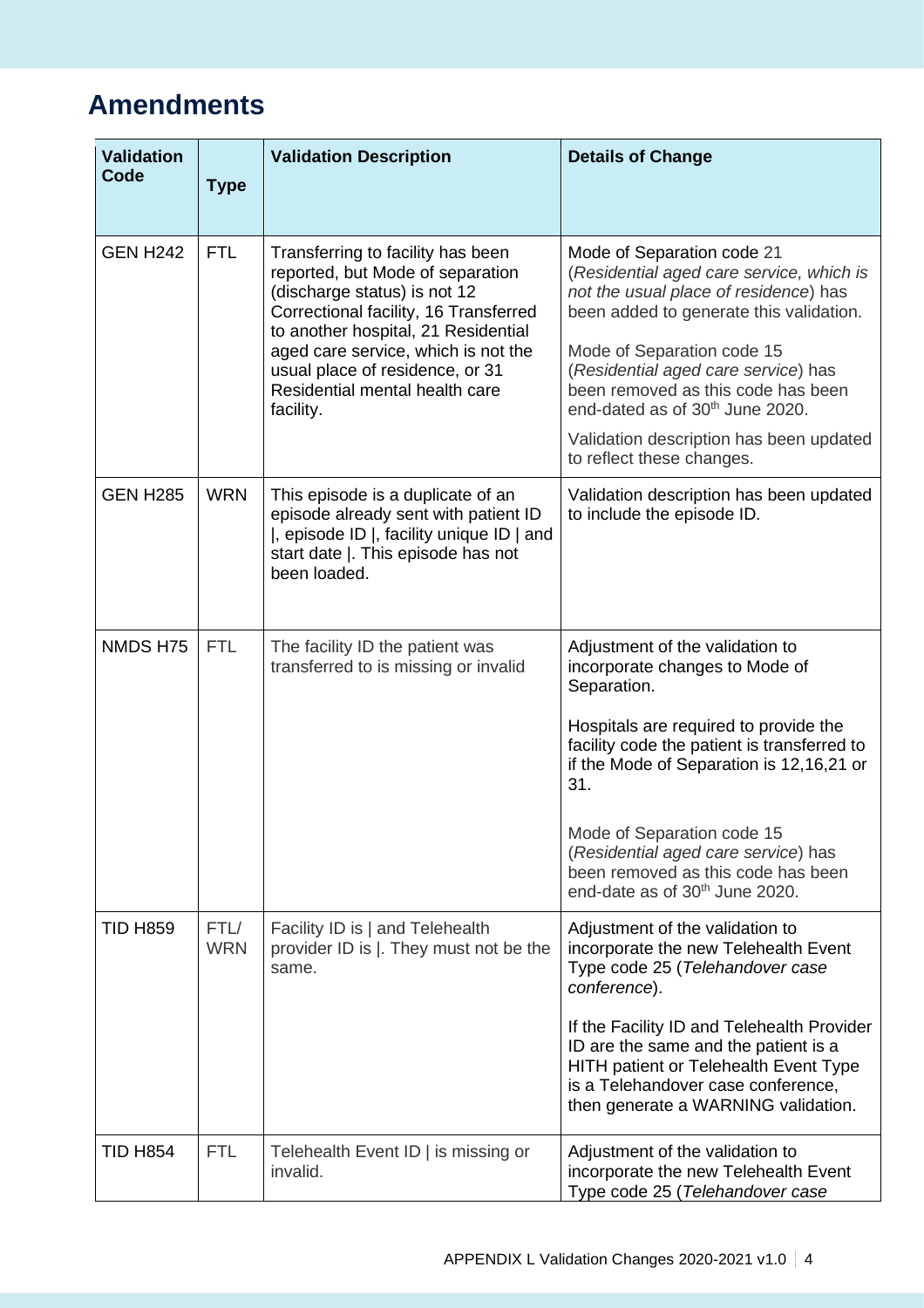| <b>Validation</b><br>Code | <b>Type</b> | <b>Validation Description</b>                                                                                                                                                                       | <b>Details of Change</b>                                                                                                                              |
|---------------------------|-------------|-----------------------------------------------------------------------------------------------------------------------------------------------------------------------------------------------------|-------------------------------------------------------------------------------------------------------------------------------------------------------|
|                           |             |                                                                                                                                                                                                     | conference) into the reference code<br>check.                                                                                                         |
| <b>EAS H687</b>           | <b>FTL</b>  | The Planned primary procedure code<br>I is missing or invalid for elective<br>surgery/admission entry  .                                                                                            | Adjustment of the validation to generate<br>based on Separation Date instead of<br>List Date.                                                         |
| <b>DVA H800</b>           |             | The Department of Veterans' Affairs<br>file number   is invalid.                                                                                                                                    | In November 2019 the DVA introduced<br>a new war code for clients who register<br>with the department. War codes form<br>part of the DVA card number. |
|                           |             |                                                                                                                                                                                                     | An additional war code "V" for 'Veteran'<br>has been added by DVA which has<br>been included in the reference code<br>checks.                         |
| <b>DATE</b><br>H454       | <b>FTL</b>  | This patient has been admitted more<br>than twice to this facility on this date.<br>Please check episodes  , (Facility<br>Unique IDs  ).                                                            | Validation description has been updated<br>to include the episode ID.                                                                                 |
| <b>DRG H134</b>           | <b>FTL</b>  | The DRG code provided does not<br>match the DRG code derived by the<br><b>Statistical Services Branch, Please</b><br>ensure that the episode has been<br>grouped and check your Grouper<br>version. | Minor adjustment to validation<br>description.                                                                                                        |
| <b>DRG H135</b>           | <b>FTL</b>  | The MDC code provided does not<br>match the DRG code derived by the<br><b>Statistical Services Branch. Please</b><br>ensure that the episode has been<br>grouped and check your Grouper<br>version. | Minor adjustment to validation<br>description.                                                                                                        |
| <b>MEN H898</b>           | <b>FTL</b>  | <b>Referral to Further Care Not</b><br>Applicable is only valid for patients<br>who are continuing care at this facility<br>or have died.                                                           | Addition of facility type code 79 (Public<br><b>Residential MH Service Facility, Youth</b><br>Residential) to the validation.                         |
| <b>MEN H899</b>           | <b>FTL</b>  | If a patient is continuing care at this<br>facility, or has died, referral to further<br>care code should be not applicable.                                                                        | Addition of facility type 79 code (Public<br>Residential MH Service Facility, Youth<br>Residential) to the validation.                                |
| <b>MEN H903</b>           | <b>WRN</b>  | Consumer was statistically<br>discharged at end of reference period<br>but there is no corresponding<br>admission.                                                                                  | Adjustment of the validation to also<br>include Up-to-date (UTD) records.                                                                             |
| <b>GEN H466</b>           | <b>FTL</b>  | Account class indicates a long stay<br>patient and Care type is 20<br>Rehabilitation, 30 Palliative, 09<br>Geriatric evaluation and                                                                 | Adjustment of the validation to exclude<br>the following facility type codes:                                                                         |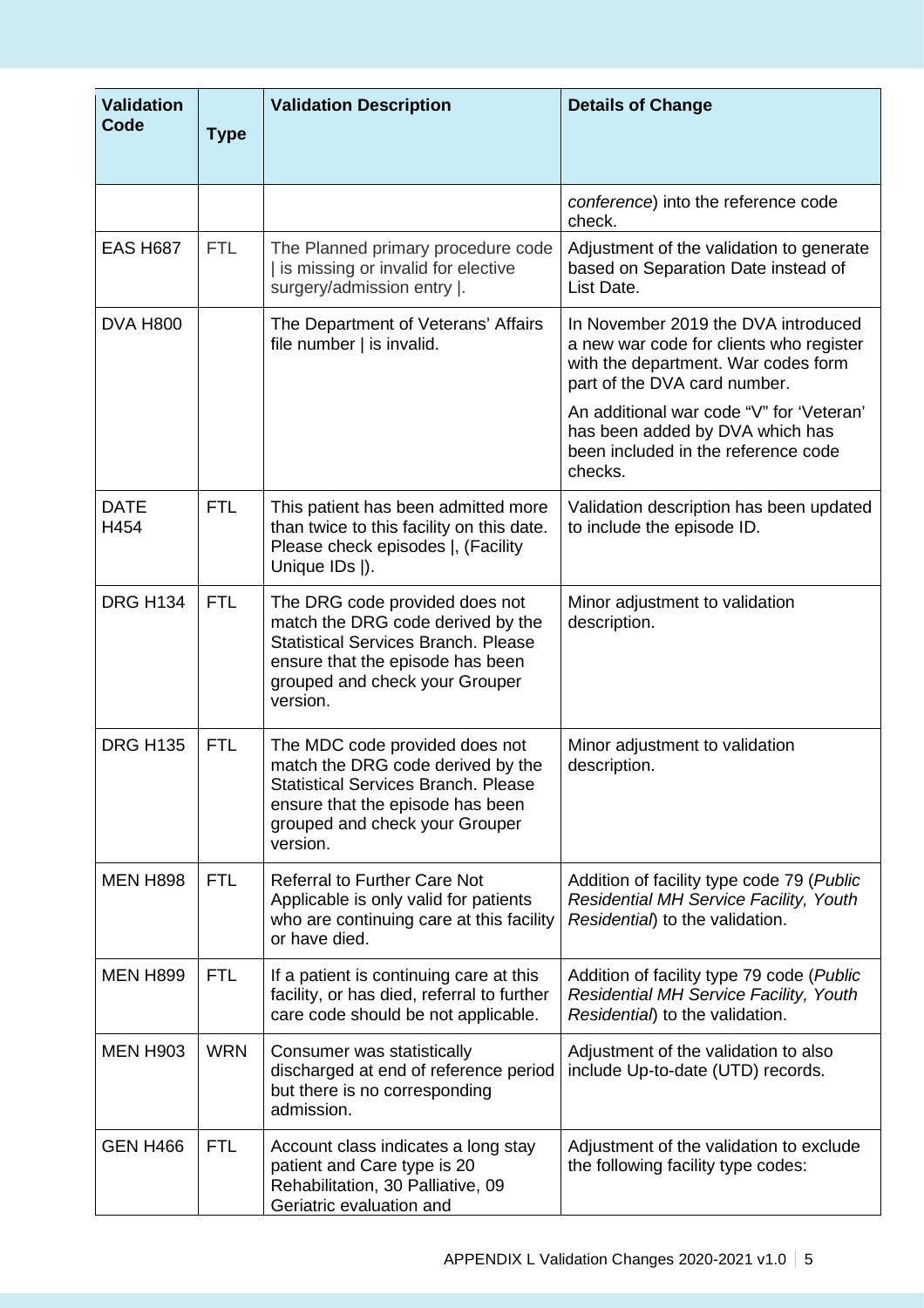| <b>Validation</b><br>Code | <b>Type</b> | <b>Validation Description</b>                                                                                                                                                                                                                   | <b>Details of Change</b>                                                                                                         |
|---------------------------|-------------|-------------------------------------------------------------------------------------------------------------------------------------------------------------------------------------------------------------------------------------------------|----------------------------------------------------------------------------------------------------------------------------------|
|                           |             | management, 10 Psychogeriatric<br>care, 11 Maintenance care or 12                                                                                                                                                                               | 59 - Public Residential MH Service<br><b>Facility, Community Care</b>                                                            |
|                           |             | Mental health but no Nursing Home<br>Type record from   to   has been<br>reported.                                                                                                                                                              | 78 - Public Residential MH Service<br>Facility, Youth Residential                                                                |
|                           |             |                                                                                                                                                                                                                                                 | 79 - Public Residential MH Service<br><b>Facility, Youth Residential</b>                                                         |
| <b>GEN H865</b>           | <b>FTL</b>  | Source of referral/transfer (admission<br>source) is 31 Residential mental<br>health care facility, but the<br>Transferring from facility (extended<br>source code) is missing or is not a<br>valid residential mental health care<br>facility. | Changed validation type from MEN to<br>GEN.                                                                                      |
| <b>GEN H866</b>           | <b>FTL</b>  | Source of referral/transfer (admission<br>source) is 32 Change of reference<br>period, but the reporting facility is not<br>a residential mental health care<br>facility.                                                                       | Change validation type from MEN to<br>GEN.                                                                                       |
| <b>GEN H869</b>           | <b>FTL</b>  | Mode of separation (discharge<br>status) is 32 Change of reference<br>period, but the reporting facility is not<br>a residential mental health care<br>facility.                                                                                | Change validation type from MEN to<br>GEN.                                                                                       |
| <b>GEN H872</b>           | <b>FTL</b>  | The Standard ward code has been<br>reported as MENR as at  , but this is<br>not a residential mental health care<br>episode.                                                                                                                    | Adjustment of the validation description<br>to include the ward transfer date (I).                                               |
| <b>GEN H875</b>           | <b>FTL</b>  | The Standard unit code has been<br>reported as  . This can only be<br>reported by residential mental health<br>care facilities.                                                                                                                 | Change validation type from MEN to<br>GEN.                                                                                       |
| <b>MEN H877</b>           | <b>FTL</b>  | Referral to further care code 98 Not<br>applicable can only be reported by<br>residential mental health care<br>facilities unless the patient has died.                                                                                         | Adjustment of the validation to include a<br>check where the Mode of Separation<br>code does not equal 05 (Died in<br>hospital). |
| <b>GEN H881</b>           | <b>FTL</b>  | Account class is GPMLSSD General<br>public mental health long staying<br>same day, but the reporting facility is<br>not a residential mental health care<br>facility.                                                                           | Change validation type from MEN to<br>GEN.                                                                                       |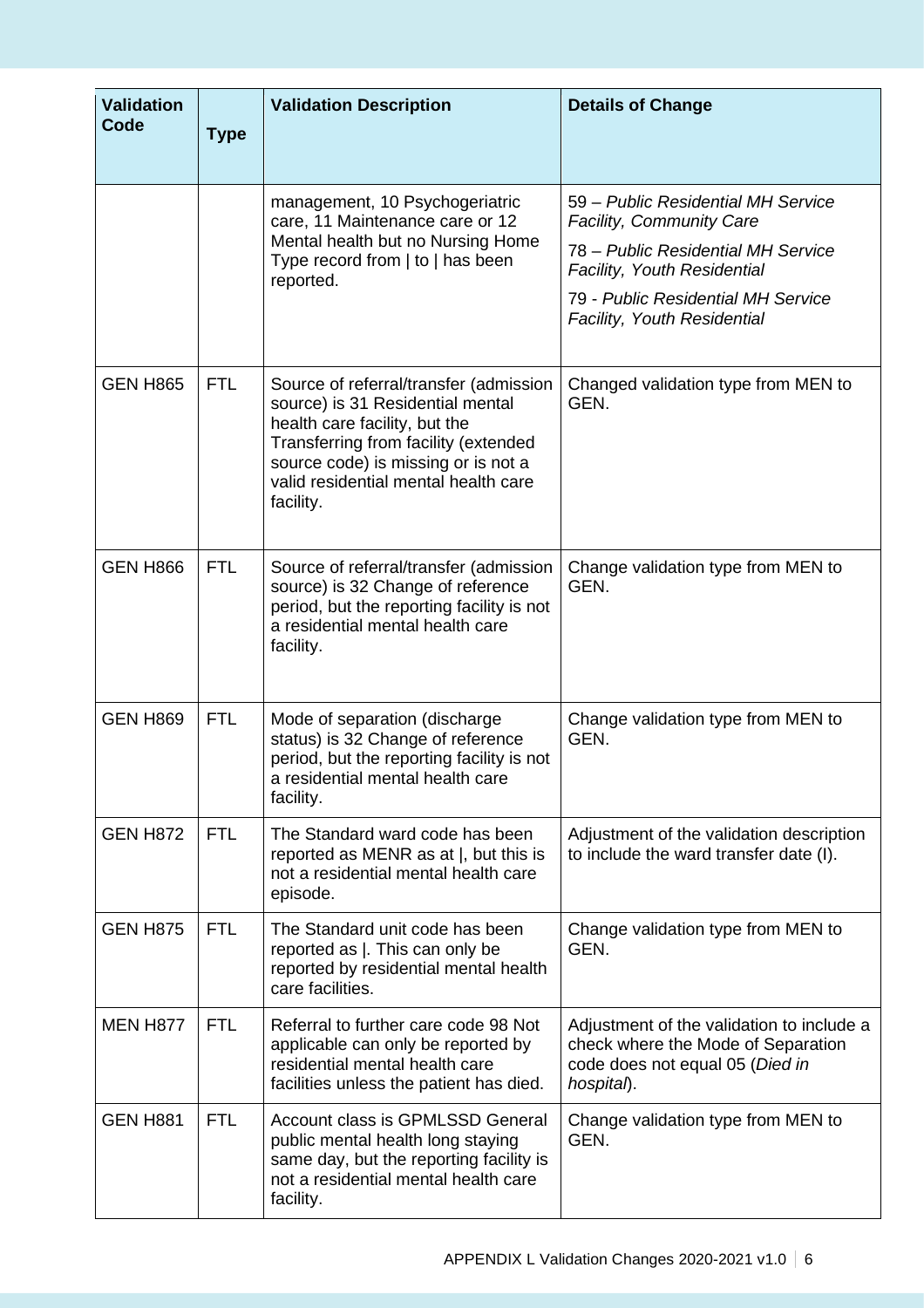| <b>Validation</b><br>Code         | <b>Type</b>        | <b>Validation Description</b>                                                                                                                                                                            | <b>Details of Change</b>                                                                                                                                                          |
|-----------------------------------|--------------------|----------------------------------------------------------------------------------------------------------------------------------------------------------------------------------------------------------|-----------------------------------------------------------------------------------------------------------------------------------------------------------------------------------|
| <b>ICDSEQ</b><br>H <sub>565</sub> | <b>FTL</b>         | Code    must be provided with a code<br>in the range $\vert$ .                                                                                                                                           | Inclusion of additional valid ICD-10-<br>AM/ACHI combinations.                                                                                                                    |
| <b>ICDSEQ</b><br>H <sub>570</sub> | <b>FTL</b>         | Code    cannot be provided with<br>codes in the range  .                                                                                                                                                 | Inclusion of additional invalid ICD-10-<br>AM/ACHI combinations.                                                                                                                  |
| <b>GEN H697</b>                   | <b>FTL</b>         | This episode of care is for 7 minutes<br>or less. Please confirm this is correct.                                                                                                                        | Change in the value from 5 minutes to 7<br>minutes.                                                                                                                               |
| <b>CONG</b><br>H722               | <b>FTL</b>         | Abortion diagnosis codes with O090,<br>O091 or O092 have been provided in<br>conjunction with a specified code<br>from Chapter 15. Please provide the<br>Fetus number and Fetal diagnosis<br>code to SSB | Adjustment of the validation to run on<br>initial load of data extract.                                                                                                           |
| <b>ICD H656</b>                   | <b>WRN</b>         | Code   usually has a Condition onset<br>flag of 1 Condition present on<br>admission to the episode of care.<br>Please confirm this is correct.                                                           | Range of ICD-10-AM codes for this<br>validation amended.                                                                                                                          |
| ICD H847                          | <b>FTL</b>         | Code   cannot have a Condition<br>onset flag of 9                                                                                                                                                        | Condition onset flag value 9 end dated<br>as of 30th June 2020. Validation<br>amended to apply to any diagnosis<br>assigned codes that have a Condition<br>onset flag value of 9. |
| <b>ICD H559</b>                   | FTL/<br><b>WRN</b> | Code    is a rare code. Please<br>confirm.                                                                                                                                                               | Inclusion of selected traumatic<br>amputation ICD-10-AM codes.                                                                                                                    |
| <b>ICD H586</b>                   | <b>FTL</b>         | Code    cannot be performed at<br>facility  . Please review and amend<br>data.                                                                                                                           | Block [1907] Electroconvulsive therapy<br>procedures not able to be assigned to<br>episodes of care at public residential<br>mental health service facilities.                    |
| <b>ICD H655</b>                   | FTL/<br><b>WRN</b> | Code   must have a Condition onset<br>flag of 1 Condition present on<br>admission to the episode of care.                                                                                                | ICD-10-AM diagnosis code Z03.7-<br>Observation and evaluation of newborn<br>for suspected condition not found added<br>as required combination.                                   |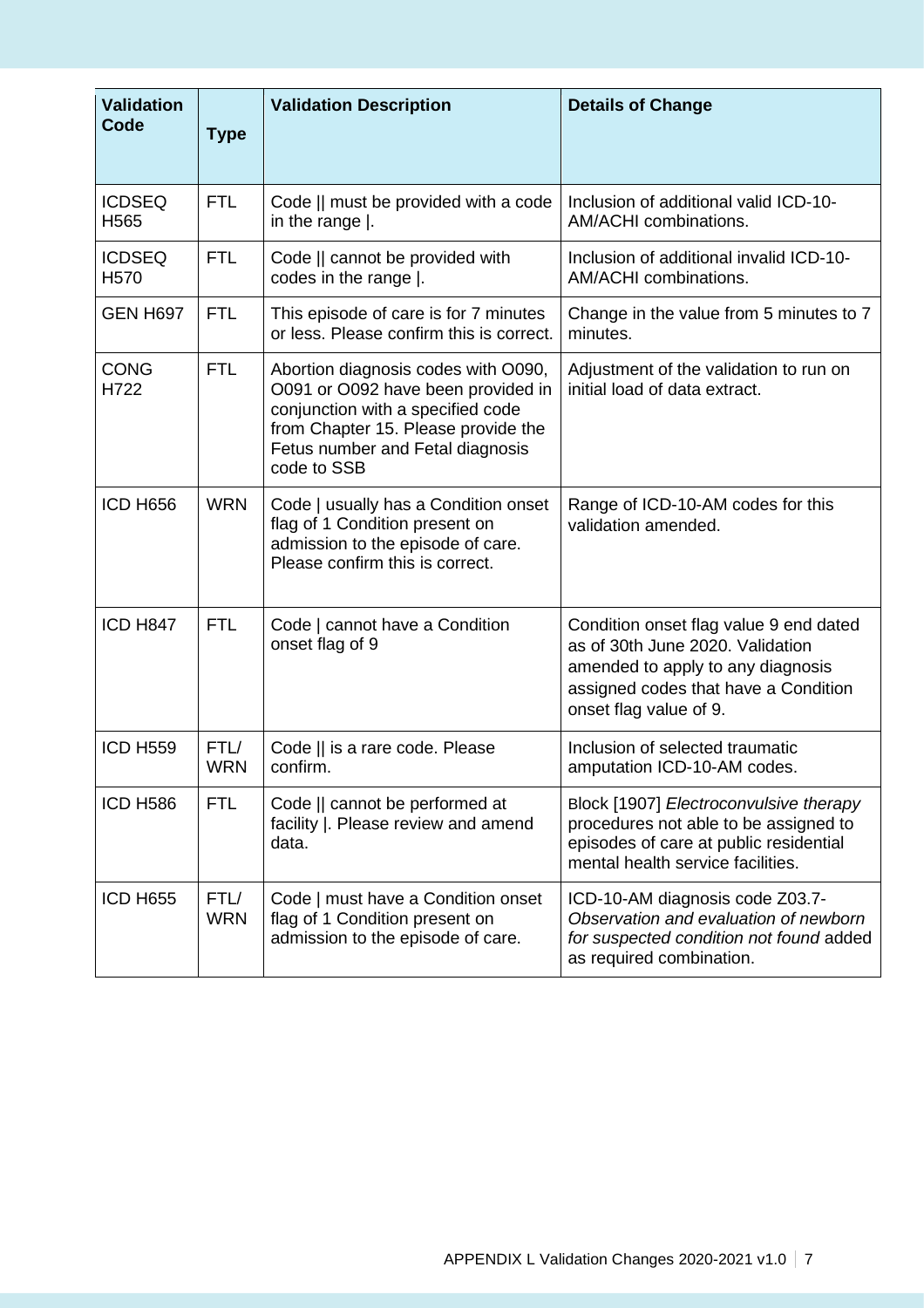#### **New Validations**

| <b>Validation</b><br>Code | <b>Type</b> | <b>Validation Description</b>                                                                                                                                                                                                      | <b>Details of Change</b>                                                                                                                                                                                                                                                                                          |
|---------------------------|-------------|------------------------------------------------------------------------------------------------------------------------------------------------------------------------------------------------------------------------------------|-------------------------------------------------------------------------------------------------------------------------------------------------------------------------------------------------------------------------------------------------------------------------------------------------------------------|
| <b>GEN H913</b>           | <b>FTL</b>  | Mode of separation (discharge<br>status) is 21 Residential aged care<br>service, which is not the usual place<br>of residence, but the Transferring to<br>facility is missing or is not a valid<br>residential aged care facility. | New validation valid from 2020-2021.                                                                                                                                                                                                                                                                              |
| <b>GEN H914</b>           | <b>FTL</b>  | Address of usual residence indicates<br>that this patient had no fixed address<br>at the time of admission but suburb,<br>postcode and state do not indicate<br>No fixed address. Please confirm<br>address details.               | New validation valid from 2020-2021.                                                                                                                                                                                                                                                                              |
| <b>GEN H915</b>           | <b>FTL</b>  | Mode of separation (discharge<br>status) is   , but Criteria led discharge<br>type is not 01 Not CLD - Authorised<br>(Admitting) Practitioner.                                                                                     | New validation valid from 2020-2021.<br>Patients who have died in hospital, self-<br>discharged, had an episode change,<br>change of reference period or are<br>boarders cannot have a discharge<br>pathway.                                                                                                      |
| <b>GEN H916</b>           | <b>WRN</b>  | This is a same day patient but has<br>been discharged to a residential<br>aged care facility. Please check<br>admission and discharge date and<br>mode of separation.                                                              | New validation valid from 2020-2021.                                                                                                                                                                                                                                                                              |
| <b>GEN H917</b>           | <b>WRN</b>  | This patient is a Hospital in the Home<br>(HITH) patient but the Standard ward<br>code is not HOME. Please confirm.                                                                                                                | New validation valid from 2020-2021.                                                                                                                                                                                                                                                                              |
| <b>ICD H923</b>           | <b>FTL</b>  | The account class is $\vert$ , but the<br>expected COVID-19 diagnosis code<br>is missing.                                                                                                                                          | This validation has already been<br>implemented.<br>For public hospitals only and applies to<br>episodes separated on or from 01<br>January 2020.<br>A COVID-19 account class<br>('GPECOV','GPECOVSD',<br>'GPICOV','GPICOVSD') exists but the<br>associated morbidity code (U06.0,<br>U07.1 or U07.2) is missing. |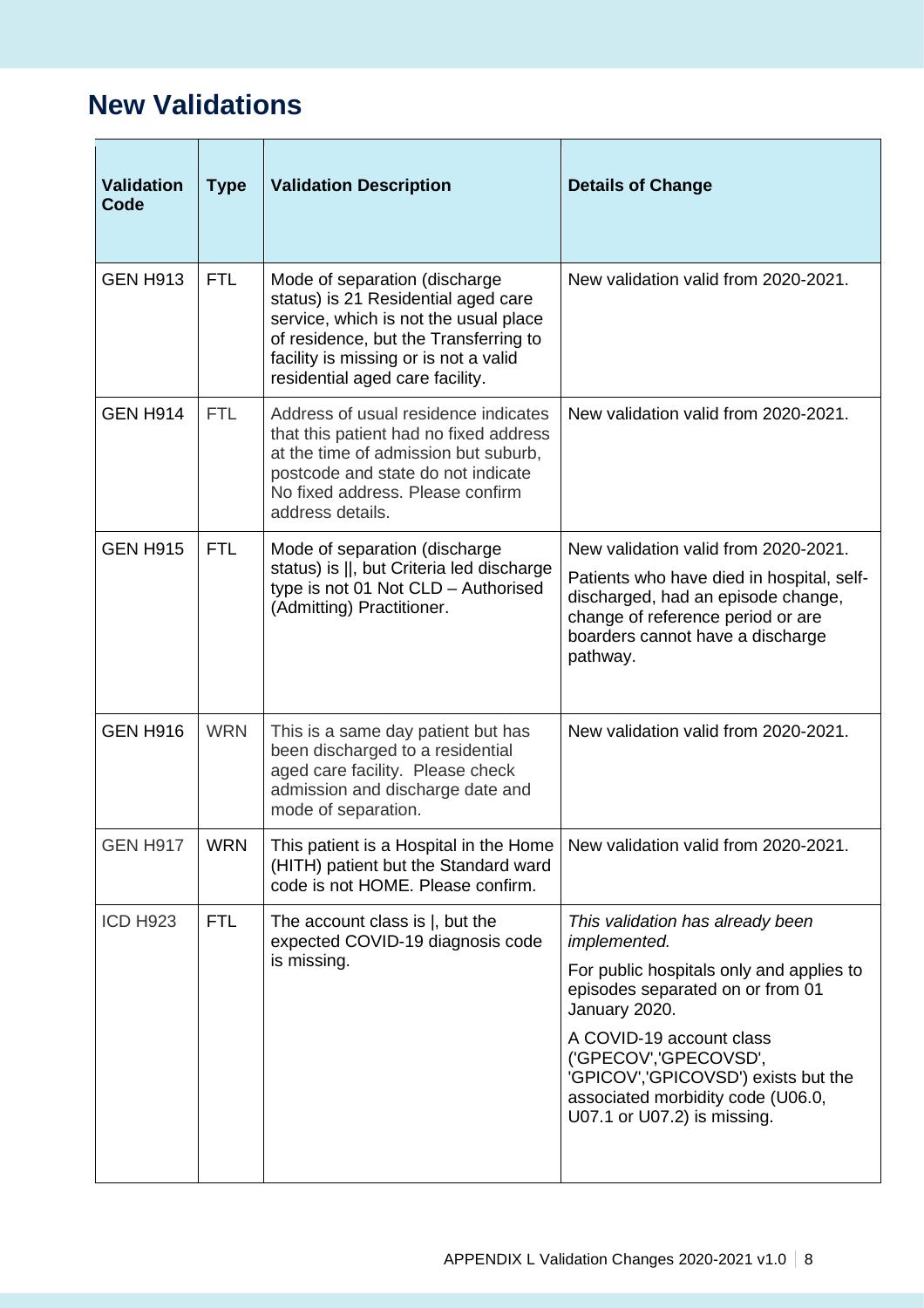| <b>Validation</b><br>Code | <b>Type</b> | <b>Validation Description</b>                                                                                                   | <b>Details of Change</b>                                                                                                                                                                                                                                                                                                                            |
|---------------------------|-------------|---------------------------------------------------------------------------------------------------------------------------------|-----------------------------------------------------------------------------------------------------------------------------------------------------------------------------------------------------------------------------------------------------------------------------------------------------------------------------------------------------|
| <b>GEN H924</b>           | <b>WRN</b>  | Code    has been provided but the<br>appropriate COVID-19 account class<br>is missing.                                          | This validation has already been<br><i>implemented.</i><br>For public hospitals only and applies to<br>episodes separated on or from 01<br>January 2020.<br>An account class of GPECOV,<br>GPECOVSD, GPICOV or GPICOVSD<br>has not been recorded but an<br>associated COVID-19 morbidity code<br>(U06.0, U07.1 or U07.2) exists. Please<br>confirm. |
| <b>GEN H925</b>           | <b>WRN</b>  | A COVID-19 account class has been<br>reported but Funding Source is not<br>01 Health service budget (not<br>covered elsewhere). | This validation has already been<br><i>implemented.</i><br>For public hospitals only and applies to<br>episodes separated on or from 01<br>January 2020.<br>An account class of GPECOV,<br>GPECOVSD, GPICOV or GPICOVSD<br>has been recorded but the Funding<br>Source is not 01 Health service budget.<br>Please confirm.                          |